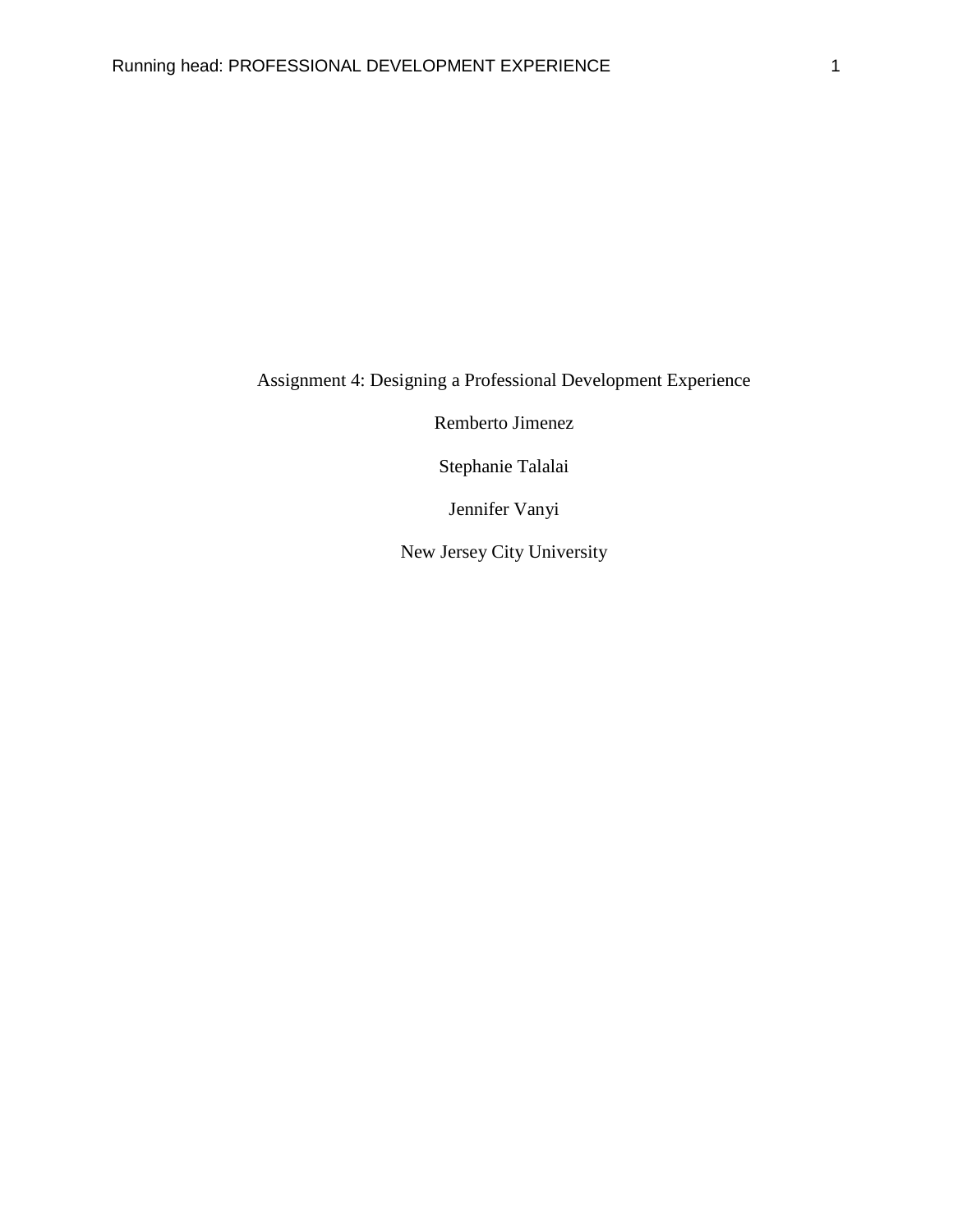### **Introduction**

The South Brunswick School system recently implemented Google Apps for Education (GAFE) as a learning management system (LMS). However, adoption of GAFE across the district has been low and teachers, in particular, are not using the full potential of this tool and platform to enhance the learning experience. Evaluations show that teachers are not using it effectively. Some teachers are still giving instructional materials to their students in paper format instead of assigning them electronically in LMS.

A series of professional development (PD) sessions will be developed that focus on teacher usage and adoption of GAFE. Moreover, supervisors and school administrators will also sit in on these PD sessions to both understand the tool and to support district-wide adoption. The South Brunswick School District Superintendent, Dr. Sam Smith, has requested the design of a district-wide professional development series to remediate this situation and to include teachers, librarians, administrators, and other stakeholders.

### **Understanding the Learning Management System**

What is an LMS? Park and Mills (2014) note how learning management systems, or LMS, are increasingly being used in education and are seen as centralized online platforms that deliver curricular content. Logofatu and Branescu (2014) indicate how an LMS is the infrastructure that delivers and manages instructional content, identifies and assesses individual and organizational learning or training goals, tracks the progress towards meeting those goals, and collects and presents data for supervising the learning process of organization as a whole. Lyashenko and Frolova (2014) note how an LMS can be used to develop a variety of educational products such as test banks, interactive vocabulary practice programs, and collaboration via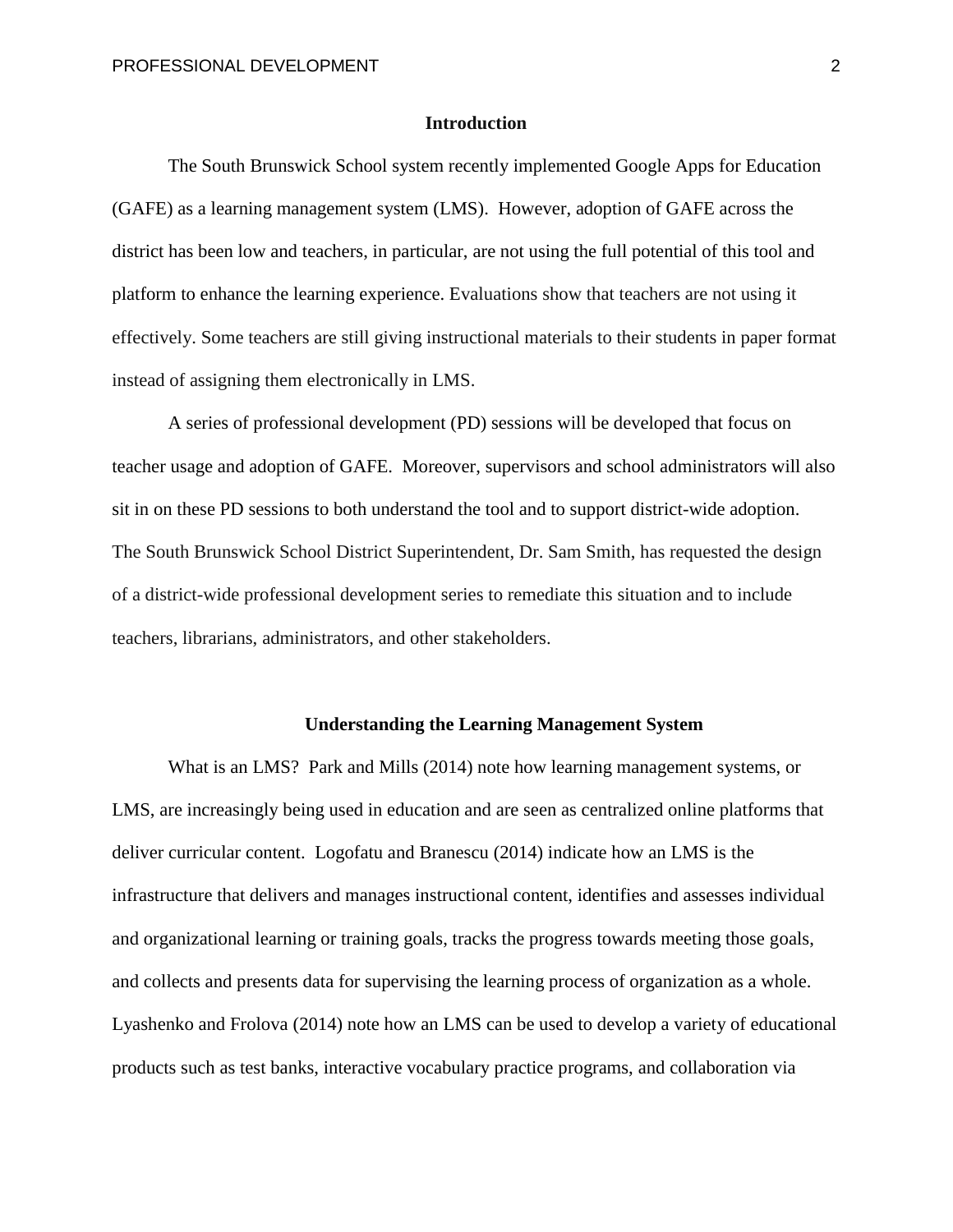discussion boards and chats. Moreover, an LMS delivers content but also handles registering for courses, course administration, skills gap analysis, tracking, and reporting for both instructors and administrators (Logofatu & Branescu, 2014). There are also various providers of LMS. Some of the providers include Blackboard, Canvas, and Moodle. There are both free and for cost platforms that schools can utilize.

### **Understanding Google Apps for Education**

EdtechTeacher (2016) discusses how Google Apps for Education (GAFE) is a core suite of productivity applications that Google offers to schools, and offers tools such as Gmail, Calendar, Docs, and Sites. The South Brunswick School District (2014), via the South Brunswick Curriculum Guide for Technology Education, outlines how GAFE has been incorporated throughout the district, including at the high school level. GAFE is already incorporated into the curriculum of the district. However, despite its incorporation from a technology perspective, there are issues of adoption and usage on the part of the instructors.

#### **GAFE as LMS**

As part of the enhancements made to the overall "G Suite," GAFE offers a variety of collaborative features that are similar to those found in learning management system stalwarts such as Blackboard and Canvas. The South Brunswick School system has opted to use Google Apps for Education (GAFE) as an LMS. The idea of GAFE used as an LMS is not unique to the South Brunswick School System. This is supported by Pappas (2015) who notes that GAFE is more than a series of cloud-based applications; it offers educators a tool that can be used as a free Learning Management System (LMS). Hooker (2014) further notes that Google classroom and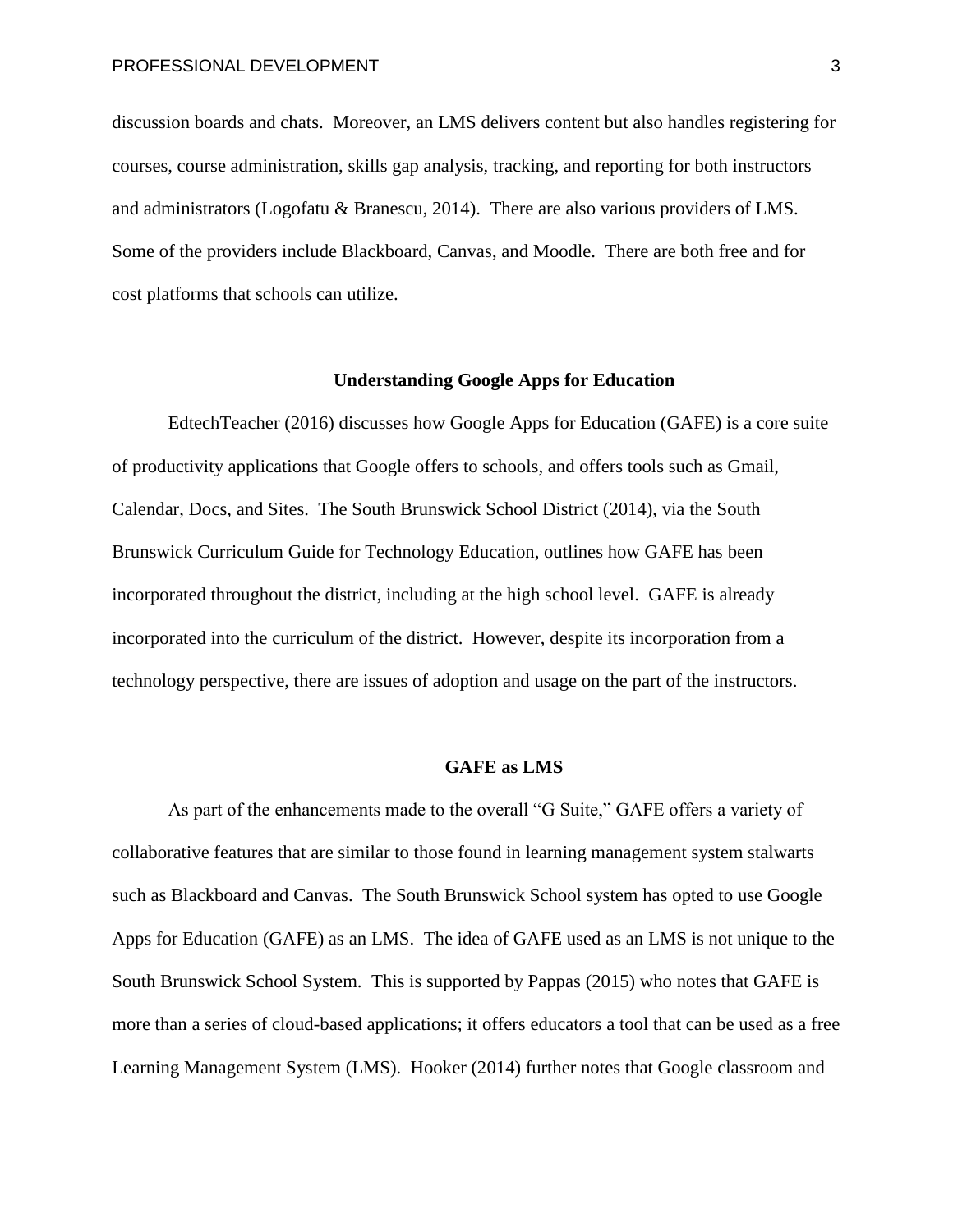the entire GAFE suite offers teachers the means to "create and organize assignments quickly, provide feedback efficiently, and communicate with their classes" (n.p.). Moreover, Hooker goes on to note how GAFE could mean the death knell for "platform monoliths like Blackboard and Canvas" (Hooker, 2014). Moreover, based on the study conducted by Logofatu and Branescu, noted how student feedback regarding GAFE as a Learning Management System was deemed positive, while administrators felt that GAFE could support administrative tasks and support teachers in managing large number of students (Logofatu and Branescu, 2014)

From a budgetary and technology implementation perspective, GAFE made the most sense for the South Brunswick School District. Google For Education (2016) notes how provides a powerful platform that supports collaboration, and can be used on any device. These features not only support the South Brunswick School District's BYOD policy in the higher grades, but it also complements the school's overall technology plan. Moreover, the use of GAFE as an LMS will allow the school district to use key LMS functionality without incurring additional costs.

### **Challenges and Proposed Solutions**

Despite district-wide, back-end benefits, adoption among teachers and administrators has been low. The previous evaluations show that teachers are not using GAFE effectively due to teacher proficiency and comfort regarding the use of the GAFE platform. Moreover, not all teachers in the district incorporate digital tools into their lessons. This in turn has led to resistance in using GAFE since some instructors may see it as a "nice to have" versus a requirement in their respective classrooms. Additional feedback from district employees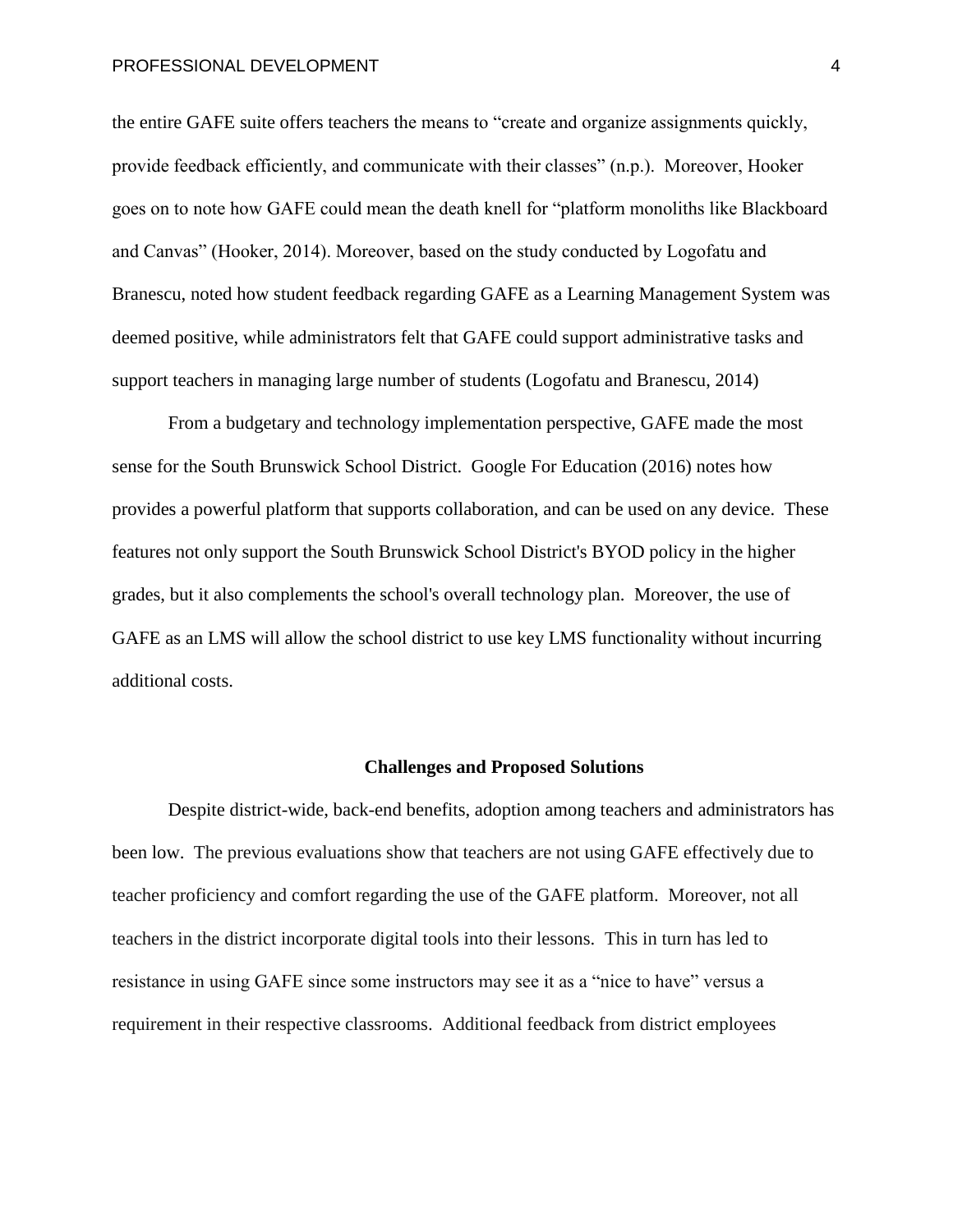includes lack of understanding of how to use the GAFE applications and how to pedagogically utilize such tools to support learning.

Moreover, teachers have requested training on how to best use the collaboration enabling tools in GAFE. Not all of the teachers and administrators are familiar with GAFE as a user or as an instructor. More importantly, district employees don't use GAFE tools to collaborate with each other. How can they be expected to have students collaborate via GAFE when they themselves don't utilize these features among their peers?

Therefore, the South Brunswick School District goal is to design a district-wide professional development series to remediate this situation and drive relevant usage and adoption of GAFE. This is inline with the work of Chen (2011) who notes how "although supporting inservice teachers for successful integration of educational technologies into their teaching practices has been a challenge, professional development in technology integration is found to help teachers gain technology skills and model good examples of using technology for teaching" (p. E5). This is further supported by McDonald (2014), who notes how on-going professional development should be a significant component of a professional's development. Moreover, professionals need to engage in continuous learning to ensure professional growth and improved student outcomes (McDonald, 2014).

Although teachers will be the main audience of the PD, they are not the only population that would benefit from understanding how to best use GAFE from a pedagogical and administrative perspective. The professional development series will also be expanded to include librarians, administrators, and other district stakeholders. The professional development sessions will include a variety of topics, including how to use each of the apps that are part of the GAFE suite. In addition, pedagogical approaches on how to apply GAFE suite tools into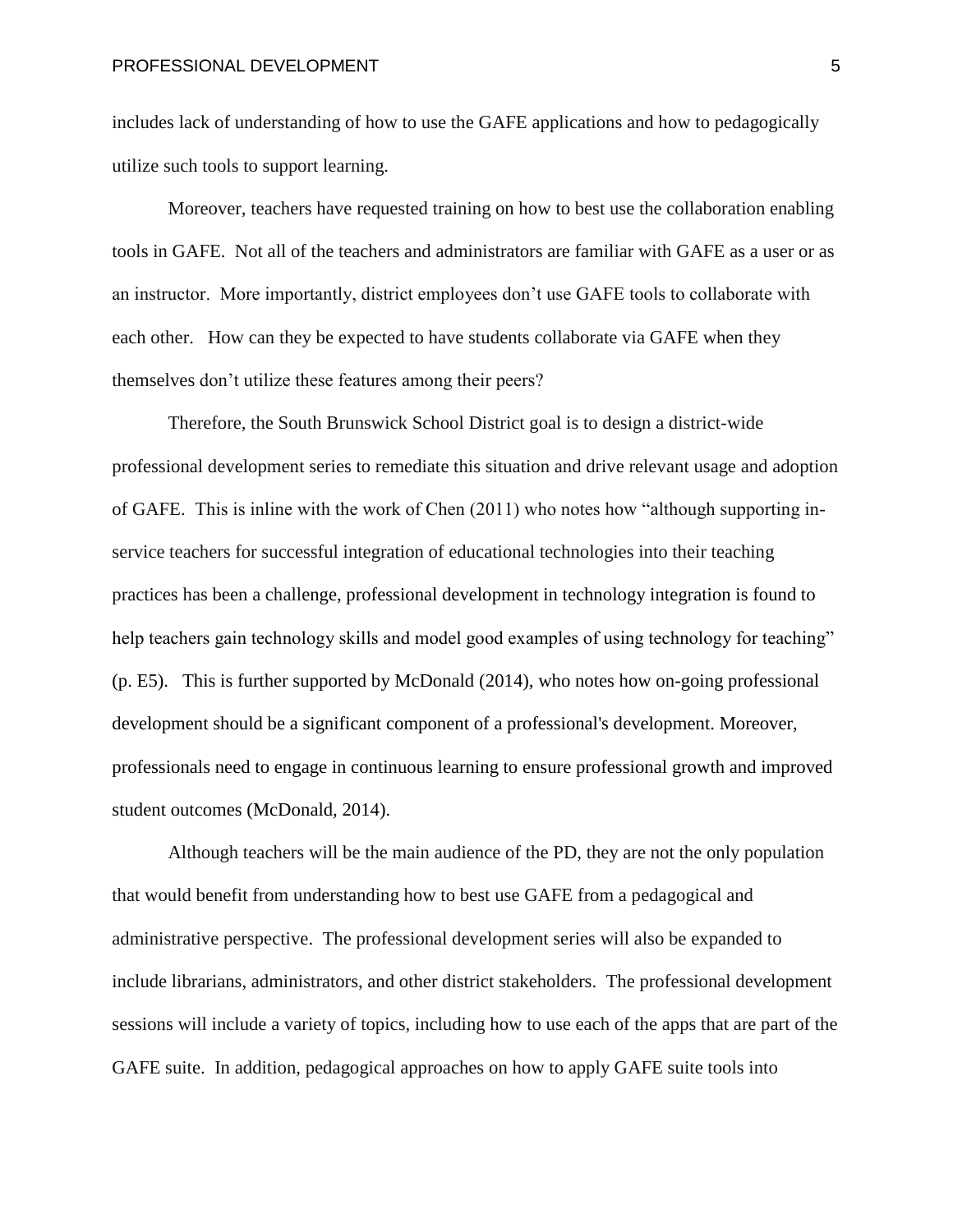classroom instruction will be included as part of the overall series. Moreover, the use of Google Classroom elements, including the grade book and assignment manager, need to be covered as part of a professional development series. Addressing these topics will support the district's adoption and reinforcement strategy

## **Professional Development Theoretical Design**

The approach for improving district-wide GAFE implementation is based on three guiding principles for our professional development design:

- 1) On-going support
- 2) Communities of learners
- 3) Self-direction and choice

The belief of the South Brunswick district is that these principles will lead to more buy-in and practical application of the LMS than was previously found. Research supports each of these approaches and has shown that these principles can allow for more successful integration of concepts by teachers.

Mackey and Evans (2011) discuss how most formal PD experiences are limited to specific periods of time and are completed in that one session. This can often lead to an unsuccessful integration of technology due to the lack of on-going support. As seen in the above implementation schedule, the design of the GAFE PD will allow for continual, supported training over an extended period of time to allow faculty and staff to better assimilate and more fully merge concepts with daily teaching practices.

Chikasanda, Otrel-Cass, Williams, & Jones (2013) found that incorporating social frameworks of learning helps teachers learn from each other's experiences; creating an enhanced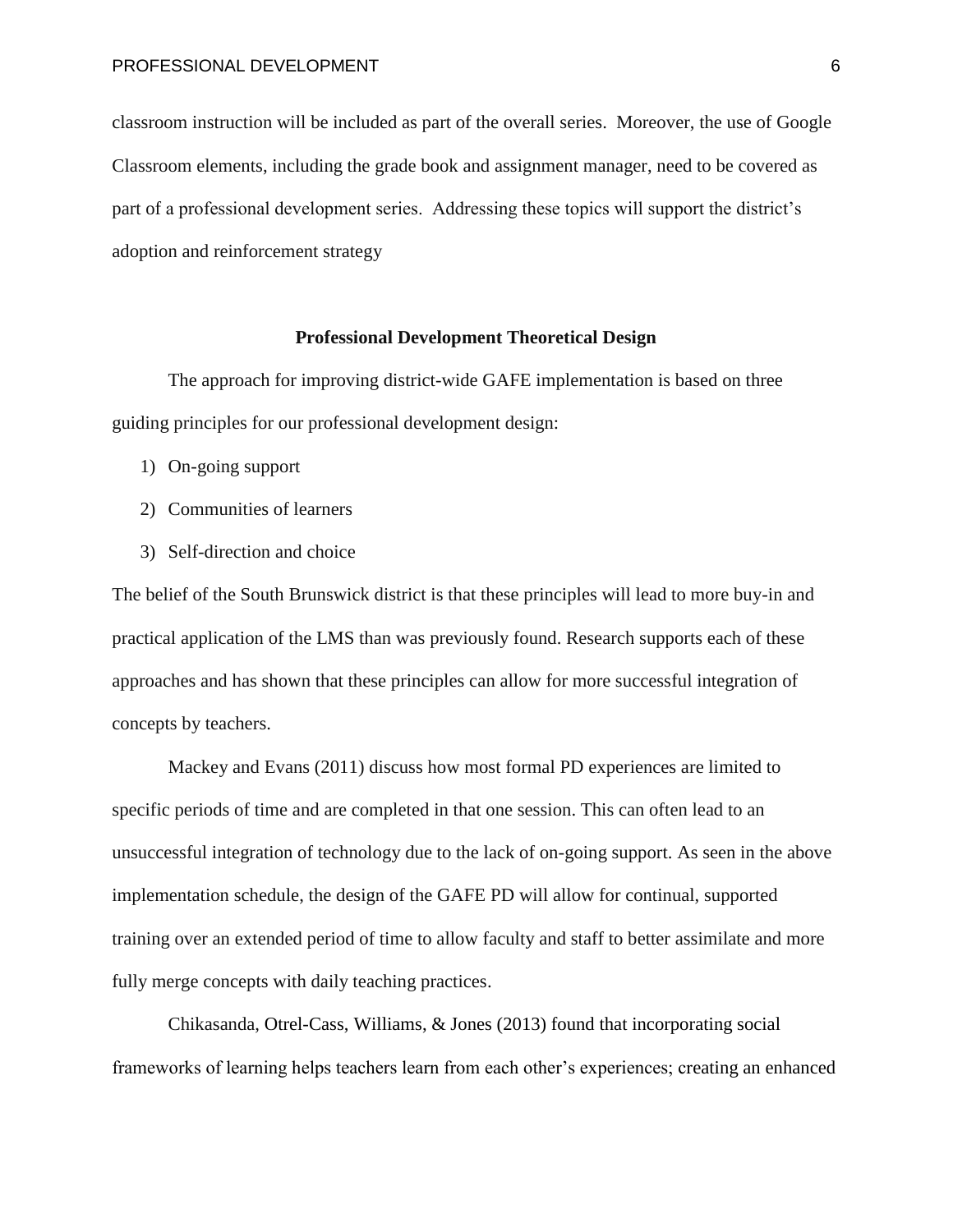knowledge of used technology. This is supported by the seminal work of Lave and Wenger (1991) on communities of practice. The inclusion of SIGs in the training design will allow for participants to better develop personally and professionally through the experience of learning within a community of practice, where people with a shared goal and interests learn from each other.

The last guiding principle in the design relates to self-direction and choice. Mushayikwa and Lubben (2009) noted that development should be seen as a bottom-up process initiated by the learner himself/herself. In traditional PD design, the administration decides what the participants need to learn and presents a workshop to the staff. This represents a top-down approach. Allowing faculty and staff to choose the workshops and SIGs with which they feel will best address their own individual needs creates an environment where the participants are more motivated to actively participate and apply skills in their day-to-day instruction.

#### **Professional Development Strategy**

The South Brunswick School District will employ a three-part strategy to support GAFE adoption and usage. The first part of the GAFE Professional Development strategy is to create the professional development curriculum. The curriculum will be prescribed via feedback from the teacher, librarian and administrative populations. A survey will be sent in advance to the key populations to understand the key topics and focus areas when it comes to GAFE. This will include both technical applications, administrative, and pedagogical applications of GAFE in the South Brunswick School District. Audience input will inform the development of various training sessions. PD offerings will be designed for different grade level groupings as well as technology proficiency levels. These sessions will be run by experienced staff members,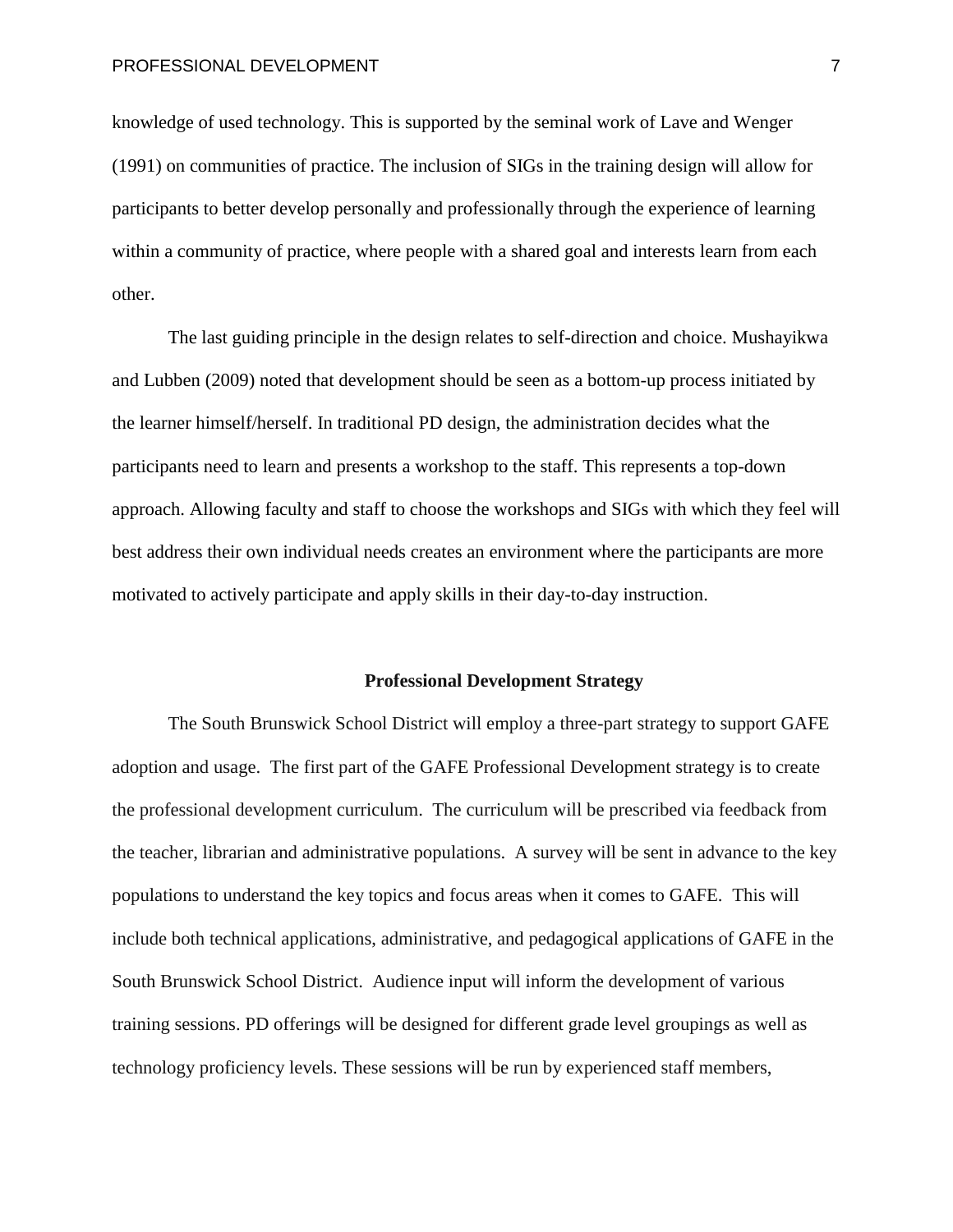community members, and consultants. Session design may also be tailored to the various learning styles indicated by survey participants. Possible workshop topics could include Google Classroom, Docs, Forms, Sites, Sheets, Blended Learning using GAFE, Multimedia Tool Incorporation, Administrative tools, etc. These sessions will be made available to all district staff and participants, and they will be given the opportunity to choose the topics for which they feel they need the most training. Session choices will also allow for the formation of Special Interest Groups (SIGs) which is a key element of the third part of the strategy, outlined later in this document. The curriculum will remain flexible to address the needs of the district and increase comfort on GAFE usage.

The second part of the strategy is to create a repository to house key resources and information regarding the GAFE suite of tools. This will be done in the form of a GAFE PD Google Site (**<https://sites.google.com/view/st-jv-rj-project4>**) that will be used during and after the PD session by South Brunswick School District employees. The GAFE PD Site will also include links to videos and documents that can offer just in time and self-directed resources for teachers, librarians, and district administrators. Moreover, the Google Site will also be used to model the ways that district staff can utilize Google Sites for their classrooms, media centers, and department websites.

The third part of the strategy is to provide a series of Google Support Communities via the use of Special Interest Groups. Special Interest Groups (SIGs) will be formed to share best practices across each GAFE application and by category (i.e., pedagogical applications of GAFE or administrative best practices). These groups will utilize GAFE applications such as Google Hangouts, Google Docs, and Google Sites to enable collaboration. Moreover, the SIGs will offer instructors the opportunity to utilize these tools in a safe environment with their peers and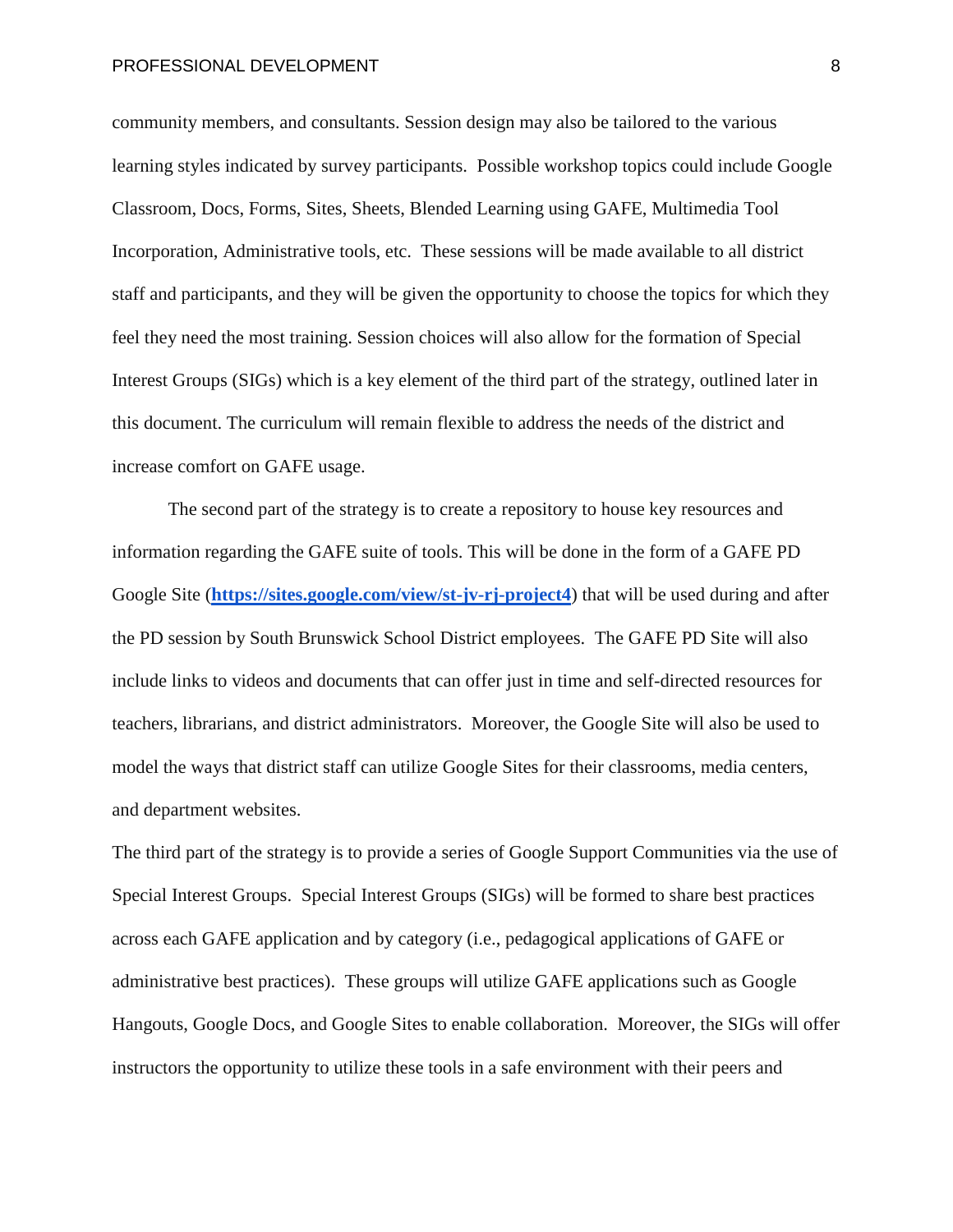colleagues. They can then take their learning from the SIG groups and apply it in the classroom with their students.

#### **Timeline and Implementation**

The overall GAFE PD strategy will be implemented during the second half of the 2016- 2017 school year and the first half of the 2017-2018 school year. The GAFE PD program will kick off with an announcement from Superintendent, Dr. Gary McCartney. Dr. McCartney will announce the school district's vision on how GAFE should be used across the district. He will then request all district staff to complete the pre-session survey to help the district customize the curriculum and develop the appropriate solutions. Dr. McCartney will also include the supporting tools and resources available via the launch of the GAFE PD site and formation of the SIGs across the district. A "pulse check" survey will be sent in June to assess district employee perceptions and attitudes towards the impact made by the PD to date. The following implementation schedule will be included as part of the communication.

| Date      | <b>Activity</b>                                                                            |
|-----------|--------------------------------------------------------------------------------------------|
| 1/3/2017  | Communication from Dr. McCartney is sent to district staff                                 |
| 1/10/2017 | Launch of the GAFE PD Site                                                                 |
| 1/10/2017 | Survey is sent to District Staff                                                           |
| 1/23/2017 | Survey closes                                                                              |
| 2/17/2017 | PD Session 1 Launches                                                                      |
| 2/24/2017 | Google Form on GAFE Topic Sessions/ SIGs is sent from Dr. McCartney.                       |
| 3/12/2017 | PD Sessions/SIG formations are announced. Follow up communications sent by<br>SIG leaders. |
| 3/15/2017 | PD Session 2 Launches                                                                      |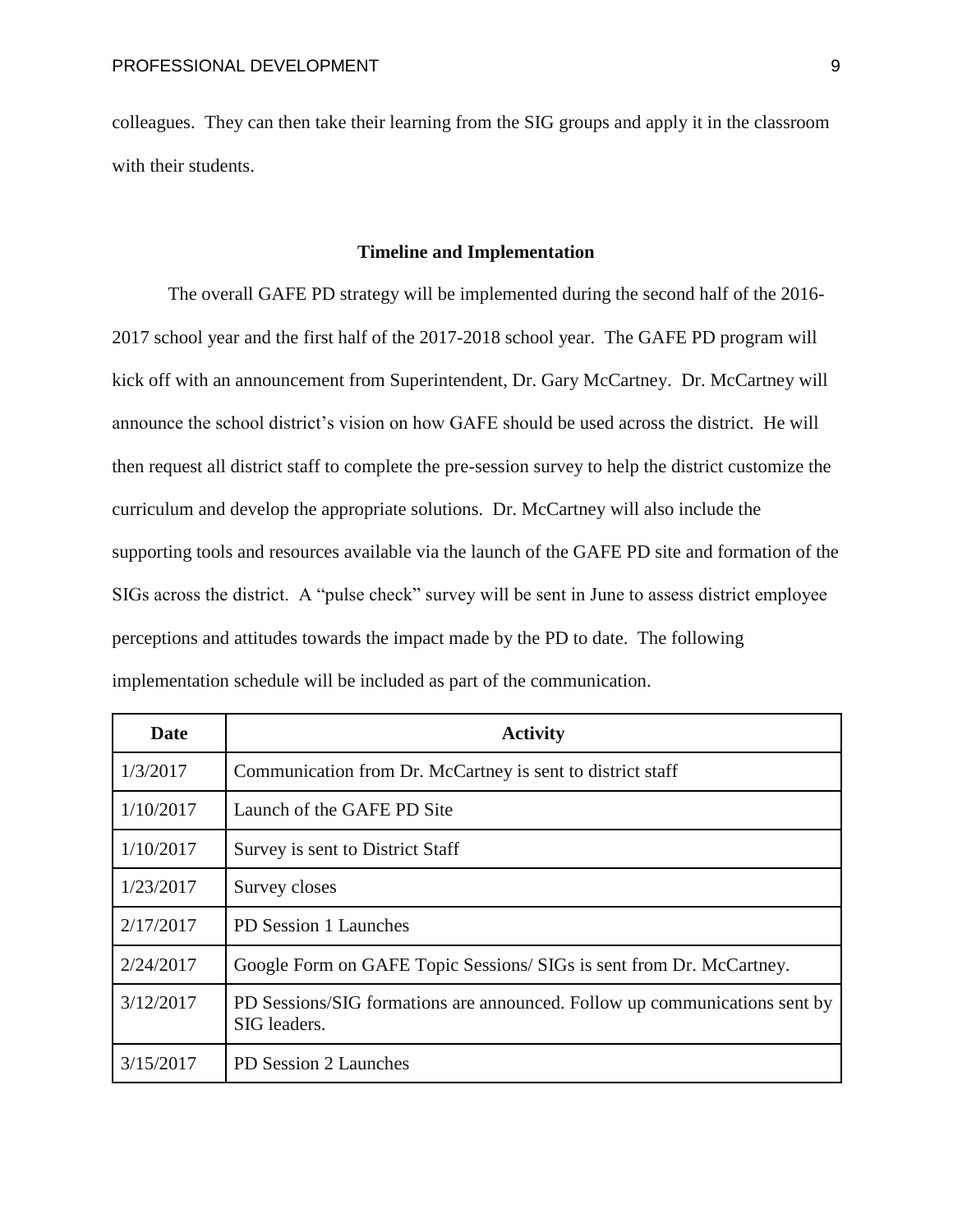| 4/20/2017  | PD Session 3 Launches                                                         |
|------------|-------------------------------------------------------------------------------|
| 5/25/2017  | PD Session 4 Launches                                                         |
| 6/20/2017  | Pulse Check Survey is sent to assess the effectiveness of PD program to date. |
| 9/2/2017   | PD Session 5 Launches                                                         |
| 9/3/2017   | PD Session 6 Launches                                                         |
| 10/13/2017 | PD Session 7 Launches                                                         |
| 11/22/2017 | PD Session 8 Launches                                                         |
| 12/20/2017 | PD Session 9 Launches                                                         |

The initial PD Session (#1) will be a whole district meeting on a Professional Day in February. All district staff will assemble at the South Brunswick High School Auditorium where a hired consultant will provide a high-energy overview of what Google Apps for Education can do for both instruction and for classroom and administrative management. The purpose of this session is to create excitement and motivation for the upcoming PD sessions and for the full integration of GAFE into daily teaching and procedures. This session will be a half-day presentation while the other half of the Professional Day will be devoted to another district topic.

The following PD Sessions (#2-9) will be organized via Google Form sign-up sheets that will be sent to all district staff. Participants will indicate their choices for PD workshops and their related SIG groupings. These forms will allow individuals to rank their preferences on a wide variety of GAFE topic offerings and to indicate their proficiency levels and grade levels with which they work. District administration will then organize PD sessions for each staff member based on their choices. These small-group sessions will meet in various classroom and computer lab spaces across the district, allowing for teachers from different schools to work together based on a common goal or interest. All course offerings will utilize Google Classroom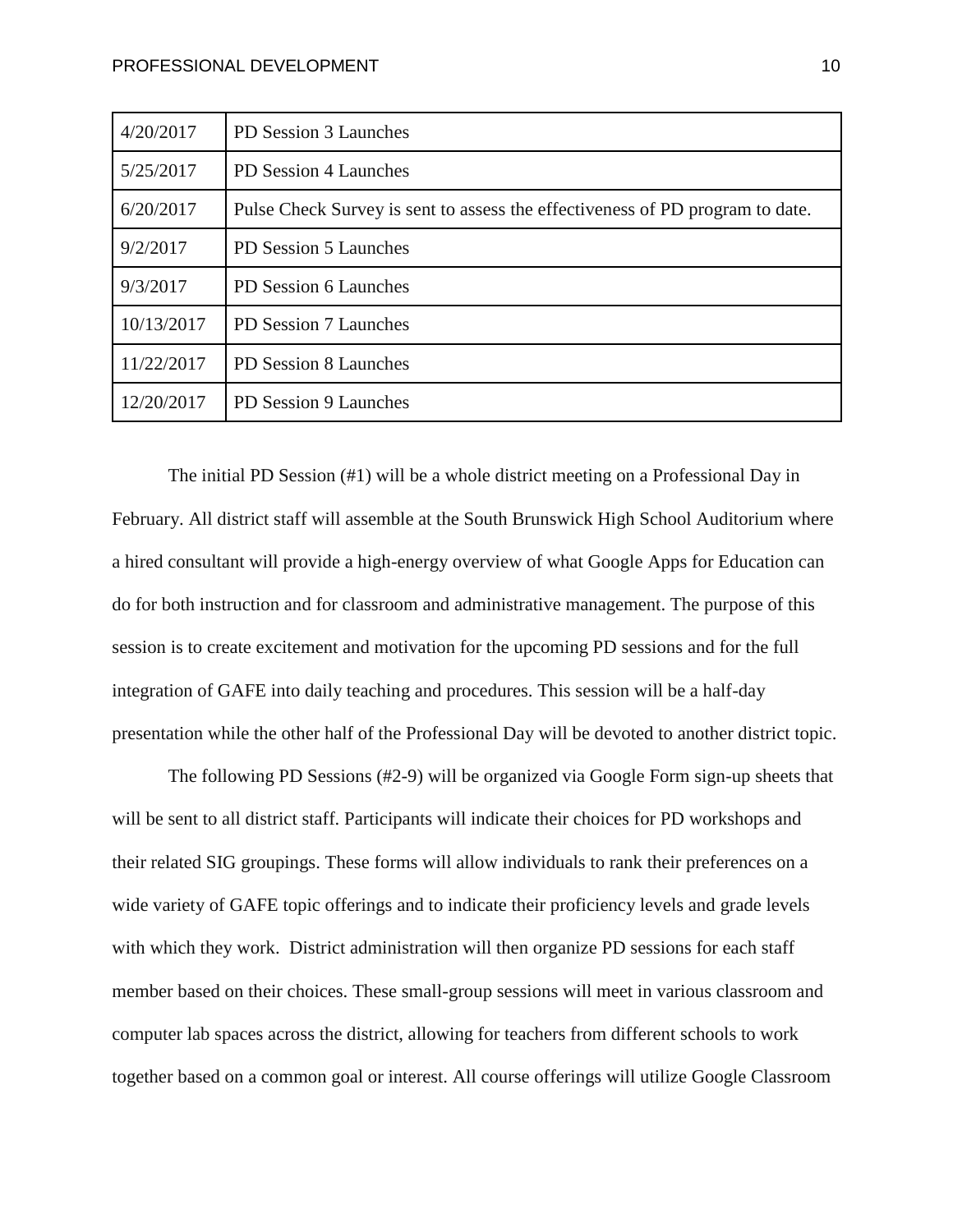or Google Sites to allow group members to collaborate and to access course resources at any time.

The number of sessions needed for certain topics will be informed by the group instructor. With nine PD sessions allowed throughout the year, participants should be able to attend at least three different topic focuses in total. Sessions will be led by staff members who hold either Google Level 1 or 2 Certifications, community members with similar qualifications or by hired consultants. Staff members who volunteer to lead a PD group will be given release time for planning and a stipend. A master schedule for all offerings will be coordinated after surveys are analyzed.

# **Sample Agenda for One PD Session Offering**

# **Google Classroom Agenda**

- 1) Introductions
- 2) Google Classroom Video & Join Class
- 3) Classroom Assignment- Complete Google Form & View Results
- 4) Classroom Overview
	- How to make assignments
	- How to share files and links
	- How to post comments
	- How students submit
	- How teacher views, comments on, and grades assignments
	- How students view teacher comments and grades
- 5) Create your class(es).
- 6) Mini-Sessions (Choose one to visit):
	- a) Finding and then sharing YouTube videos to Classroom
	- b) Making "discussion boards" in Google Sheets
	- c) Creating Google Slides for Classroom
	- d) Creating graded quizzes and/or exit tickets in Forms
- 7) Exploration Time- Spend this time on Classroom or other Google Apps. Ask questions, collaborate, play around or work on the extension activities
- 8) Wrap-up- Sharing, Group Discussion & Questions
- 9) Complete and submit PD evaluation form.

### **<https://sites.google.com/view/st-jv-rj-project4> (Link to Google Site)**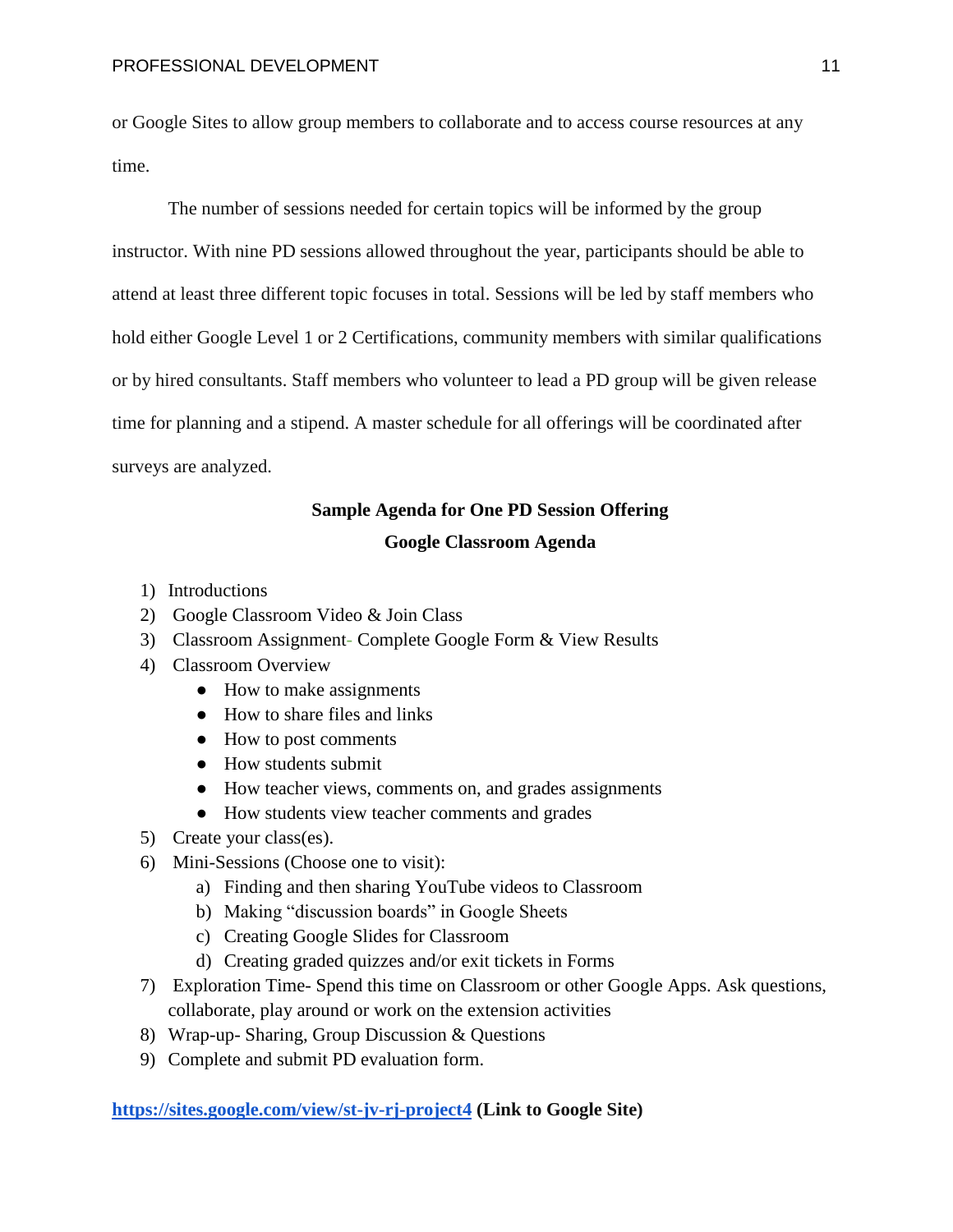## **Resources**

#### **Resources for Teachers**:

#### [Introduction to Google Classroom Slideshare](http://www.slideshare.net/jscheffer/introduction-to-google-classroom-37580145)

This SlideShare presentation gives an introduction to Google classroom and gives step by

step instructions on setting up a classroom, creating a class and making announcements.

# [Setting up your Google Classroom](https://www.youtube.com/watch?v=G8VI42P8wBA)

This YouTube video, Google Classroom Part 1, covers creating a new class, changing the class banner and adding students.

# [Assignments and Announcements](https://www.youtube.com/watch?v=AOpPtqbonJQ)

 This YouTube video, Google Classroom Part 2, covers creating and managing assignments and announcements.

# [Google for Education Essential Resources Guide](https://docs.google.com/document/d/16pGWXaoxC6CtVV1kZ0I9PgtSntZP80_2gWmaxKSLB18/edit)

Google for Education offers open technology to support learning for everyone, everywhere. In this document, you'll find a compilation of resources that schools and districts across the world have used to successfully Go Google.

# [Applications for Google Classroom from Expert Alice Keeler](https://www.youtube.com/watch?v=lNLPxd3SuyY&list=PLyU8URU_Hz_mmefUG1_wt8Lw0YdREeC2Q)

YouTube video created by Google expert Alice Keeler on how to create a blended

classroom using Google classroom.

## [Google Cheat Sheets eBook](http://www.shakeuplearning.com/blog/get-your-free-google-cheat-sheets-ebook/)

This link will take you to a free eBook by Google expert Kasey Bell from Shakeuplearning.com. This eBook includes 8 Google Cheat Sheets for Teachers and Students! Each cheat sheet is filled with tips, tricks, and how-to information to take your Google Apps skills to the next level. Learn more about what Google Apps has to offer you and your students and become a more productive user.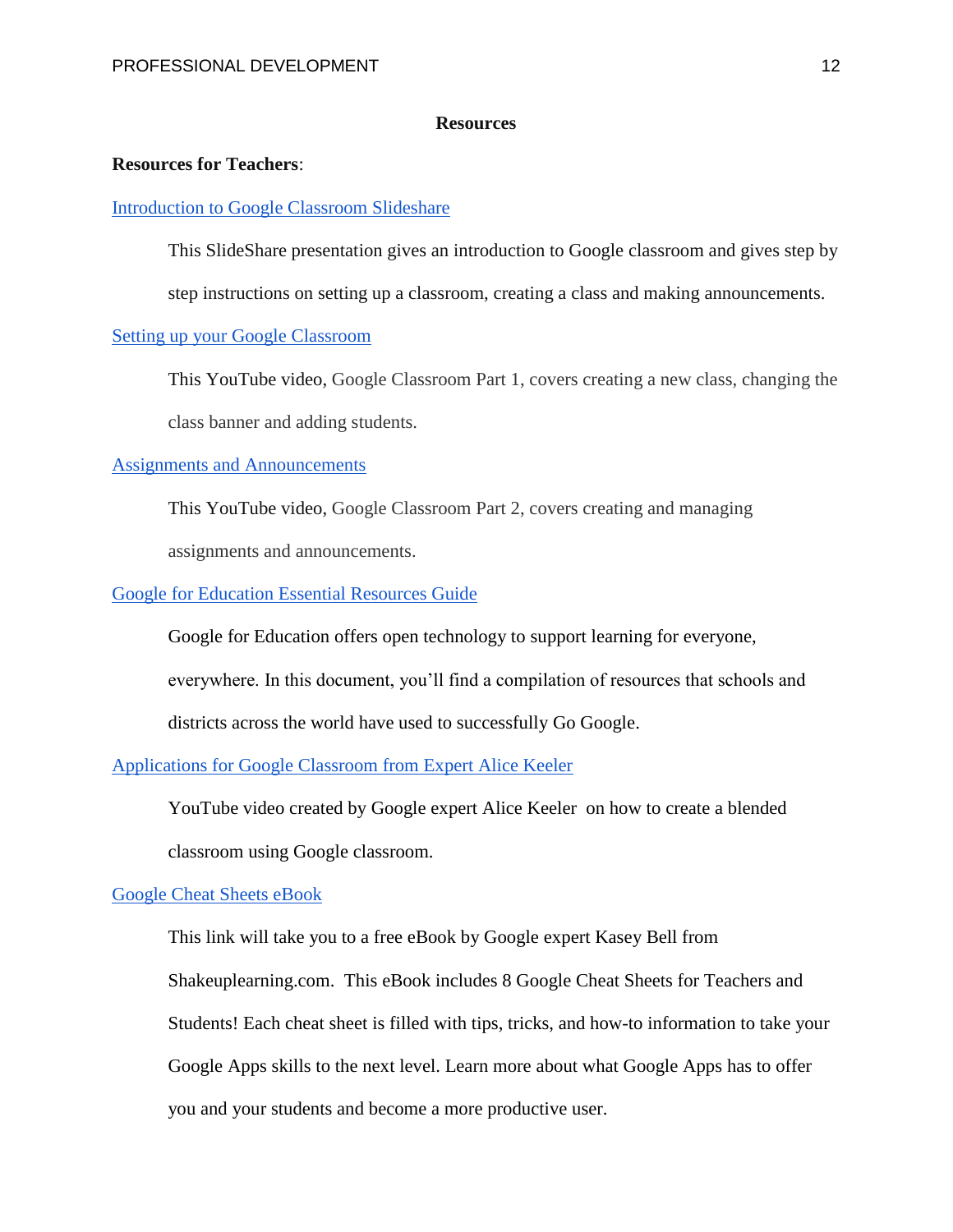# [60 Smarter Ways To Use Google Classroom](http://www.teachthought.com/the-future-of-learning/technology/60-smarter-ways-to-use-google-classroom/)

This blog post by Terry Heick, the director of TeachThought.com, gives the reader a list of 60 ways they can use Google classroom.

## [Google Tutorials by Richard Byrne](http://www.freetech4teachers.com/p/google-tools-tutorials.html)

This page, created by Richard Byrne of FreeTech4Teachers.com, contains tutorials for using Google tools. The tutorials that Richard Byrne has created are available for use in your own blog, website, or professional development sessions.

# [Great Pinterest Site with GAFE Resources](https://www.pinterest.com/ShakeUpLearning/google-classroom/)

This link takes you a Pinterest board, created by Kasey Bell from ShakeUpLearning.com, containing 189 pins detailing ideas, tutorials, and resources for using Google Classroom.

### **Resources for Librarians:**

# [Google Classrooms for the Library](http://www.psla.org/blog/google-classroom-for-the-library/)

This article from the Pennsylvania School Librarians Association outlines several great suggestions on how to incorporate Google classroom into your school library.

# [Using Google Classroom for Book Clubs](http://tworeflectiveteachers.blogspot.com/2013/03/using-google-drive-for-book-clubs.html)

This blog post from Two Reflective Teachers outlines how to use Google classroom to set up a book club for your students.

#### [50 Great Google+ Tips for School Librarians](http://www.onlinecollege.org/50-great-google+-tips-for-school-librarians/)

This informational article from OnlineCollege.org gives librarians 50 tips on how to use Google+ for new opportunities to communicate, resources for organization of information, and more, there are so many ways school librarians can use Google+ to improve what libraries offer and enrich the learning experience for [students.](http://www.onlinecollege.org/)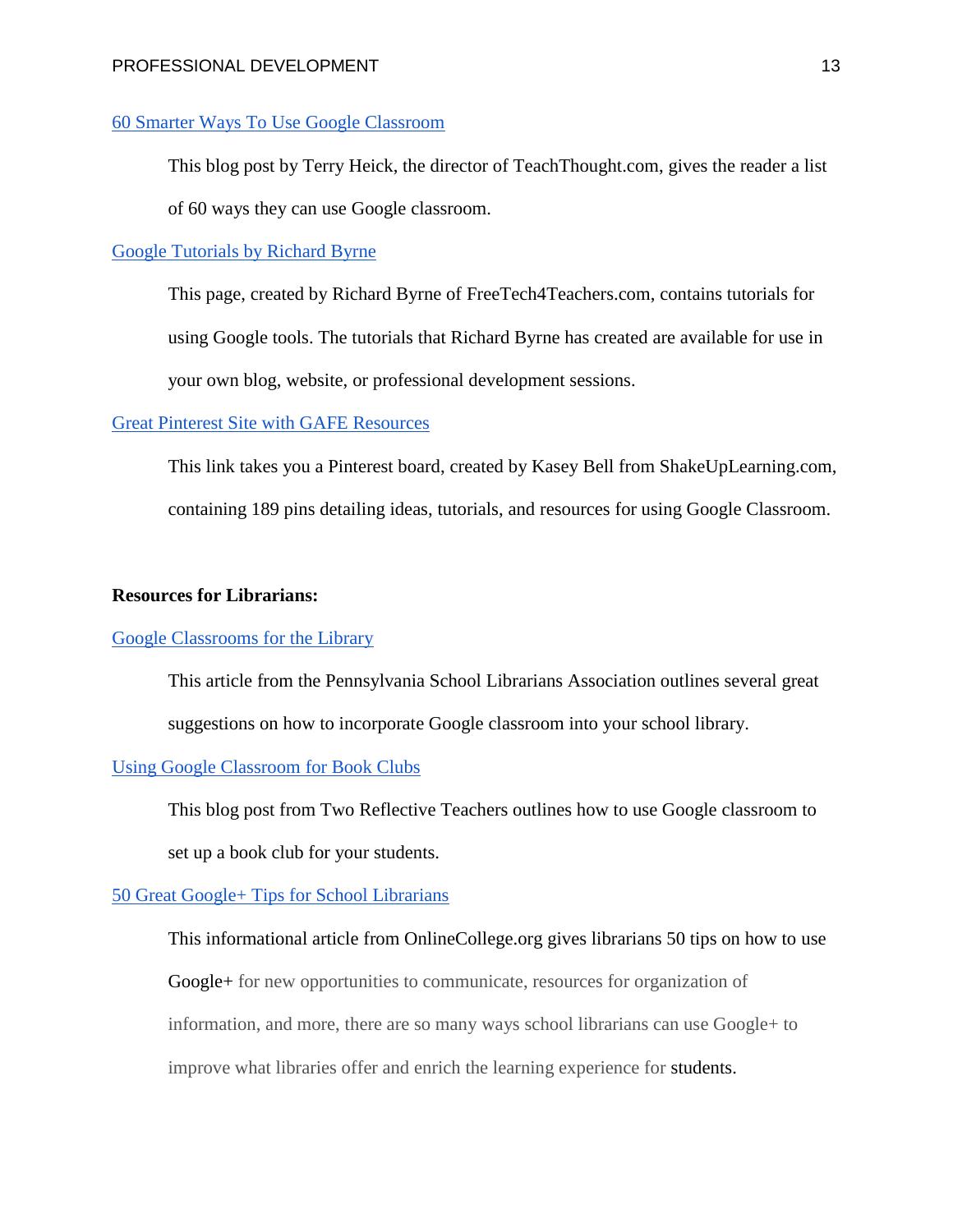#### PROFESSIONAL DEVELOPMENT 14

# ["Google It" Better With Google Search Education](http://www.slj.com/2015/03/technology/google-it-better-with-google-search-education/)

This article by Tiffany Whitehead from School Library Journal introduces readers to Google search education which has a wealth of resources to help students develop the skills to conduct more effective searches.

# **Resources for Administrators:**

# [How to use Google Classroom for Professional Development](http://dailygenius.com/using-google-classroom-professional-development/)

This Daily Genius article by Nikolaos Chatzopoulos gives administrators some insight on how to use Google tools to create professional development, professional learning communities and encourage teacher collaboration.

# [Google Apps for Education Administrator Help](https://support.google.com/a#topic=29157)

This help forum provided by Google is a great resource for administrators to visit for learning the G-Suite basics, joining an online community of Google administrators and learn all the features of the Admin console.

# [5 Tips for Administrators to Make the Most of Google Calendars –](http://edtechteacher.org/google-calendars-jennifer-carey/) from Jennifer Carey

Organization and scheduling is an important part of an administrator's day. In this EdTechTeacher.org article, Jenifer Carey gives administrators five helpful tips on how to make the most out of Google calendars.

# [20 Google Chrome Apps and Extensions for School Leaders](http://www.shakeuplearning.com/blog/20-google-chrome-apps-and-extensions-for-school-leaders/)

Google expert, Kasey Bell from ShakeUpLearning.com, believes that "as leaders, it is important to model the tools and strategies you want to see in the classroom." In this blog post, Kasey lists 20 Chrome Apps and Extensions for school leaders.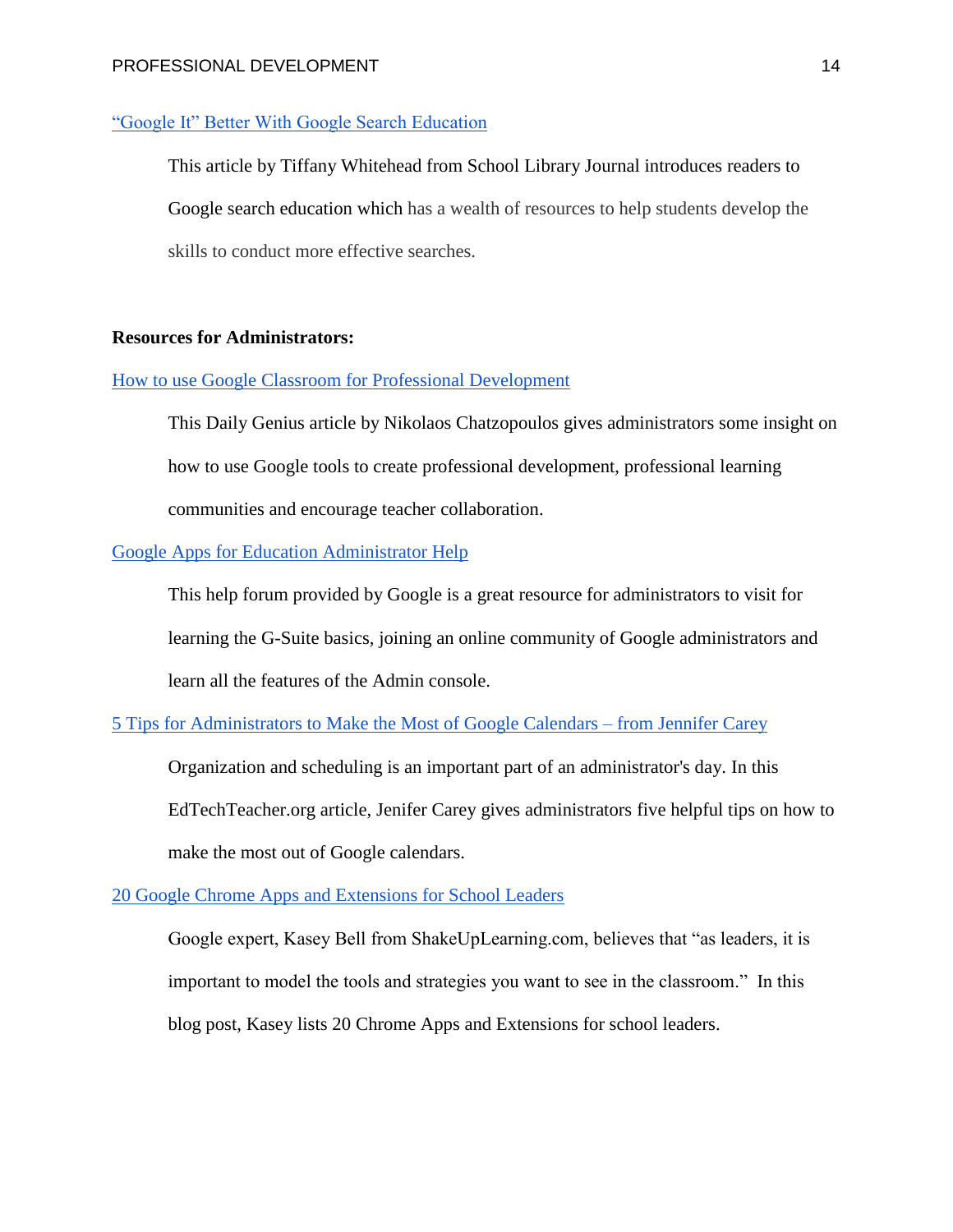# **Pre-Workshop Participant Survey- Google Apps for Education**

South Brunswick School District ~ Professional Development Series

|  | amiite |
|--|--------|
|  |        |

Please enter your first and last name. \*

Your answer: \_\_\_\_\_\_\_\_\_\_\_\_\_\_\_\_\_\_\_\_\_\_\_\_\_\_\_\_\_\_\_\_\_\_\_\_\_\_\_

Please provide your Gmail account. \*

Your answer:

Select your school from the drop-down menu. \*

What grade level(s) do you teach or work with? Please check all that apply.  $*$ 

| $\Box$ Pre-K  | $\Box$ Fourth  | $\Box$ Eighth   | $\Box$ Twelfth |
|---------------|----------------|-----------------|----------------|
| $\Box$ First  | $\Box$ Fifth   | $\Box$ Ninth    |                |
| $\Box$ Second | $\Box$ Sixth   | $\Box$ Tenth    |                |
| $\Box$ Third  | $\Box$ Seventh | $\Box$ Eleventh |                |

Are you a classroom or special area teacher? \*

- ❏ Classroom Teacher
- ❏ Special Area

If you are a special area teacher, what subject do you teach?

Your answer: \_\_\_\_\_\_\_\_\_\_\_\_\_\_\_\_\_\_\_\_\_\_\_\_\_\_\_\_\_\_\_\_\_\_\_\_\_\_\_

Are you currently using Google Apps for Education?

- ❏ Yes
- ❏ No

Please indicate your current Technology proficiency:

- ❏ Beginner- still learning how to use technology effectively
- $\Box$  Basic able to handle only simple technological tasks with or without assistance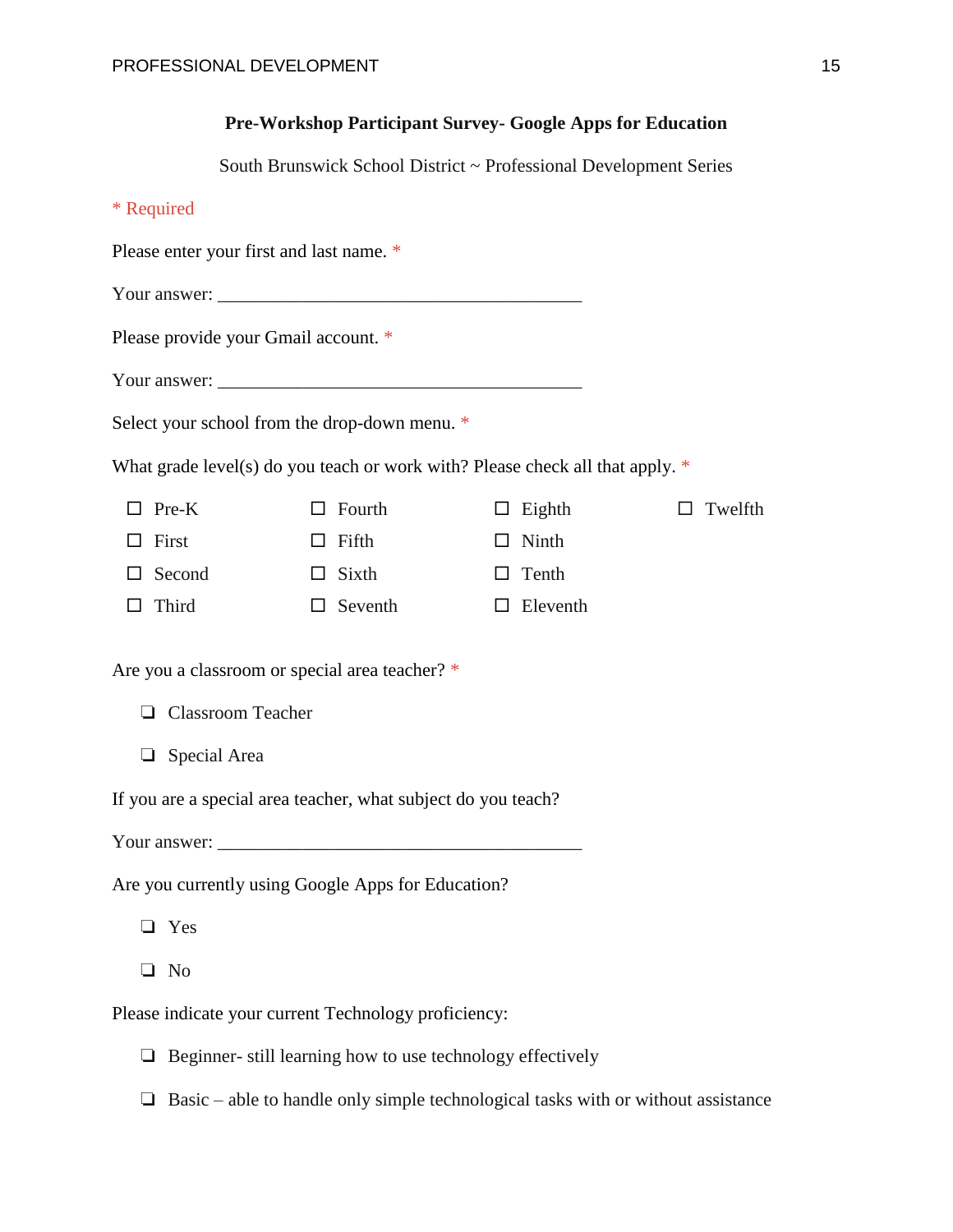- $\Box$  Intermediate able to handle independently technological tasks or assignments
- ❏ Advanced able to handle independently nearly all types of technological tasks or assignments
- ❏ Expert able to handle independently all types of technological tasks or assignments and serves as a role model or coach for others
- $\Box$  Other:

How comfortable are you on a scale of 1 to 5 with incorporating GAFE into instruction in your classroom?

1 2 3 4 5

Not at all comfortable very comfortable very comfortable

What style do you prefer in a professional development workshop?

❏ More instructor-directed / Step-by-step tutorials

❏ More participant-directed / Point me in the right direction and let me play/ Instructor is a "guide on the side."

Which Google topic are you most interested in learning more about? (Please check all that apply.)

- □ Google Classroom □ Google Drive  $\Box$  Google Sites  $\Box$  Google Slides □ Google Docs  $\Box$  Google Extensions/Add-ons □ Google Forms  $\Box$  Google Hangouts  $\Box$  Gmail
- □ Google Sheets
- $\Box$  Blogger
- $\Box$  Google +

Other:

Is there anything else you would like to share or inquire about regarding our upcoming Google

Apps for Education workshop series? \_\_\_\_\_\_\_\_\_\_\_\_\_\_\_\_\_\_\_\_\_\_\_\_\_\_\_\_\_\_\_\_\_\_\_\_\_\_\_\_\_\_\_\_\_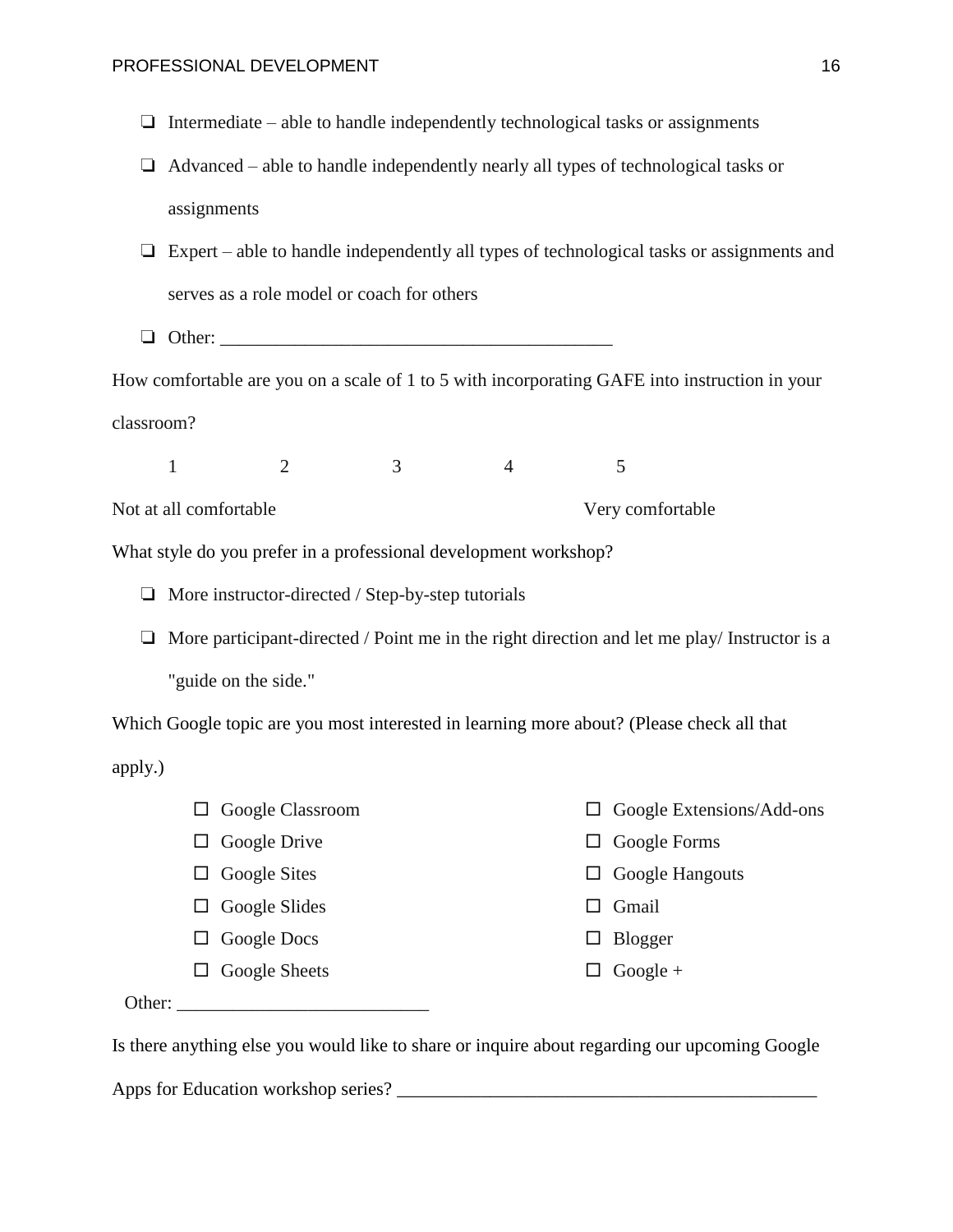Link to the Pre-Workshop Survey **<https://goo.gl/forms/sfhzrfcuJzpGkNW43>**

# **Evaluation Instrument**

The purpose of instituting a plan to evaluate professional development is to determine its effectiveness after it has been delivered. According to Haslam (2010), there are five questions that need to be considered when designing an evaluation:

- Should the activity be evaluated?
- What are the key elements of the professional development that will be evaluated, and what assumptions hold these elements together?
- Who is likely to be interested in the evaluation, and what do they want to know about the professional development?
- What resources are available to support the evaluation?
- Who will work on the evaluation?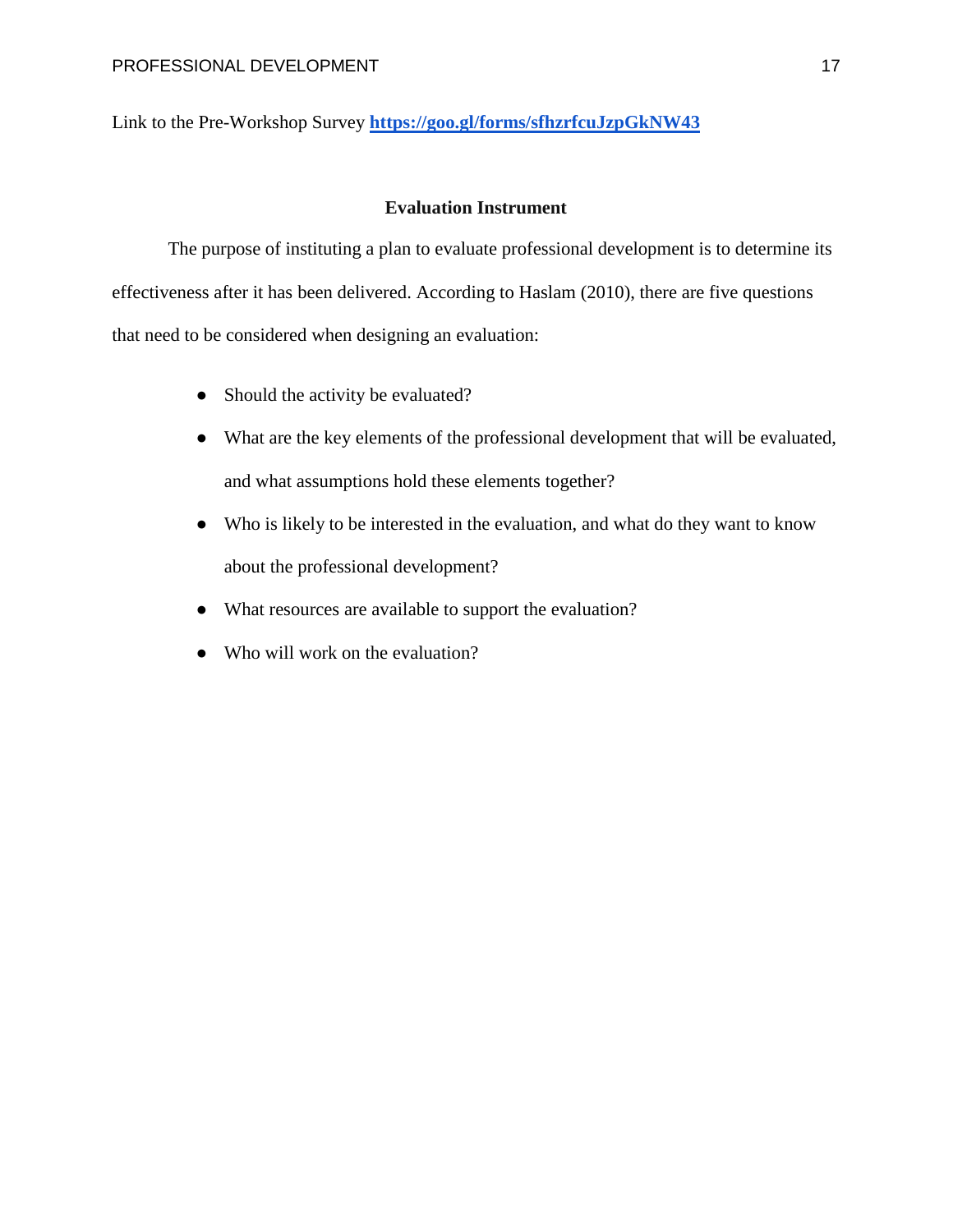# **Post-Workshop Participant Evaluation- Google Apps for Education**

South Brunswick School District ~ Professional Development Series

# \* Required

Please enter your first and last name \*

Your answer: \_\_\_\_\_\_\_\_\_\_\_\_\_\_\_\_\_\_\_\_\_\_\_\_\_\_\_\_\_\_\_\_\_

Please enter the name of your school. \*

Your answer:

Please enter the date and place of your Google Apps for Education Professional Development. \*

Your answer:

1. Which of the following statements best describes the primary purpose of your Google Apps

for Education professional development? \*

❏ To communicate new ideas for me to consider using in my classroom.

❏ To provide an opportunity for me to learn from other teachers.

❏ To help me understand GAFE.

❏ To help me apply/implement GAFE in my classroom.

- ❏ Not clear.
- ❏ Other: \_\_\_\_\_\_\_\_\_\_\_\_\_\_\_\_\_\_\_\_\_\_\_\_\_\_\_\_\_\_\_\_\_\_\_

2. Which of the following statements best describes the usefulness of the Google Apps for

Education professional development? (Select one.) \*

❏ It was a good start.

- ❏ It was a good start, but I have a lot of questions.
- ❏ It was a good start, and I look forward to using the new ideas in my classroom.
- ❏ It provided everything I need to use the new ideas in my classroom.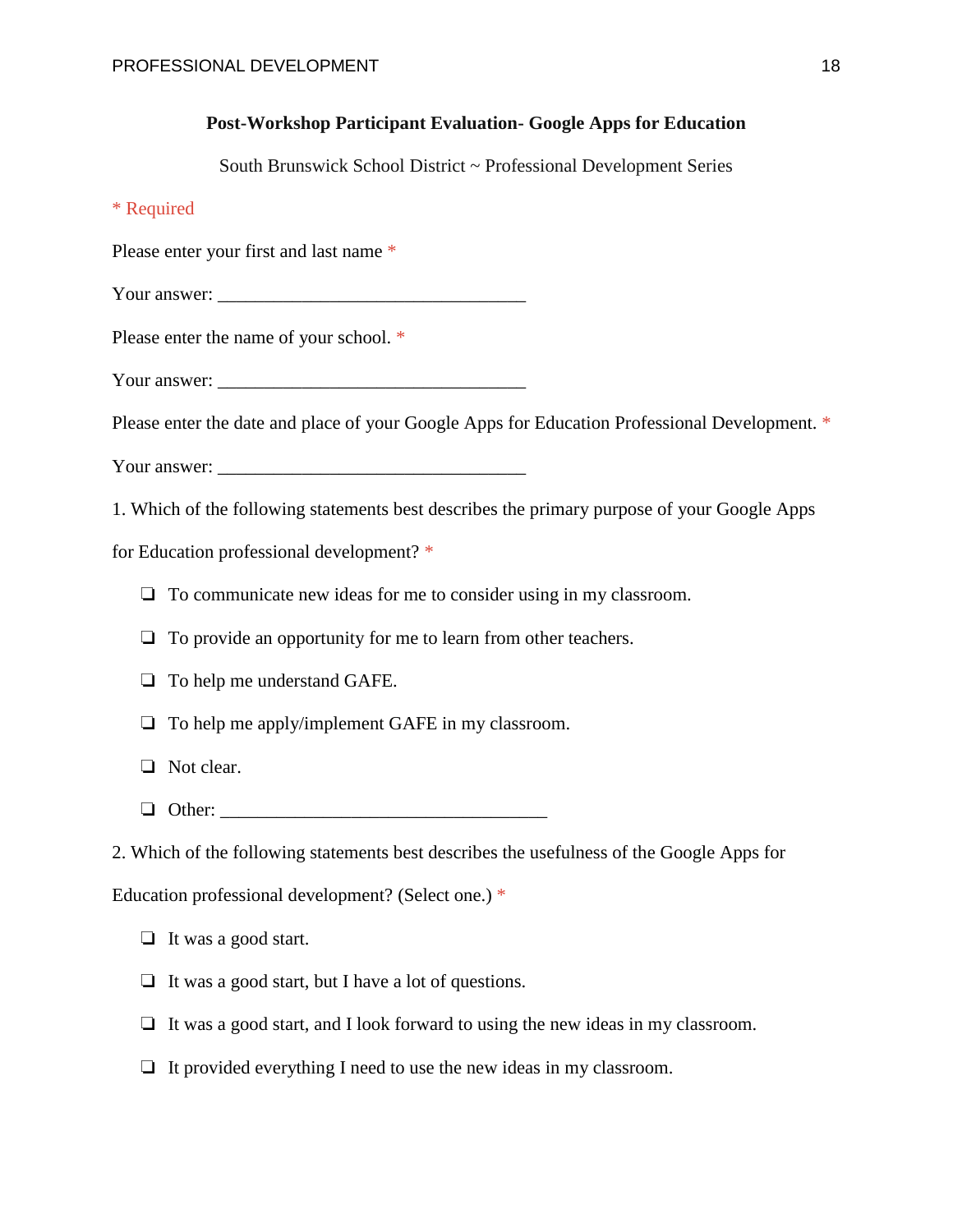- ❏ I don't think that these ideas will work very well in my classroom.
- ❏ It's too soon to tell.
- 3. Indicate the extent to which the Google Apps for Education professional development met

your professional learning needs. \*

- ❏ It addressed my professional learning needs completely.
- ❏ It addressed some of my professional learning needs.
- ❏ It did not address my professional learning needs.
- $\Box$  This professional development did not help much because I was already familiar with this topic.

4. To what extent was the Google Apps for Education professional development aligned with South Brunswick's goals for improving instruction? (Select one.) \*

- $\Box$  The professional development was very closely aligned with goals for instructional improvement.
- ❏ The professional development was somewhat aligned with goals for instructional improvement.
- ❏ The professional development was not aligned with goals for instructional improvement.
- ❏ The professional development was inconsistent with goals for instructional improvement.
- ❏ I don't know.

5. Which of the following statements best describes the support that you received from your principal to participate in the Google Apps for Education professional development? (Select one.)  $*$ 

- ❏ The principal strongly encouraged me to participate.
- ❏ The principal encouraged me to participate.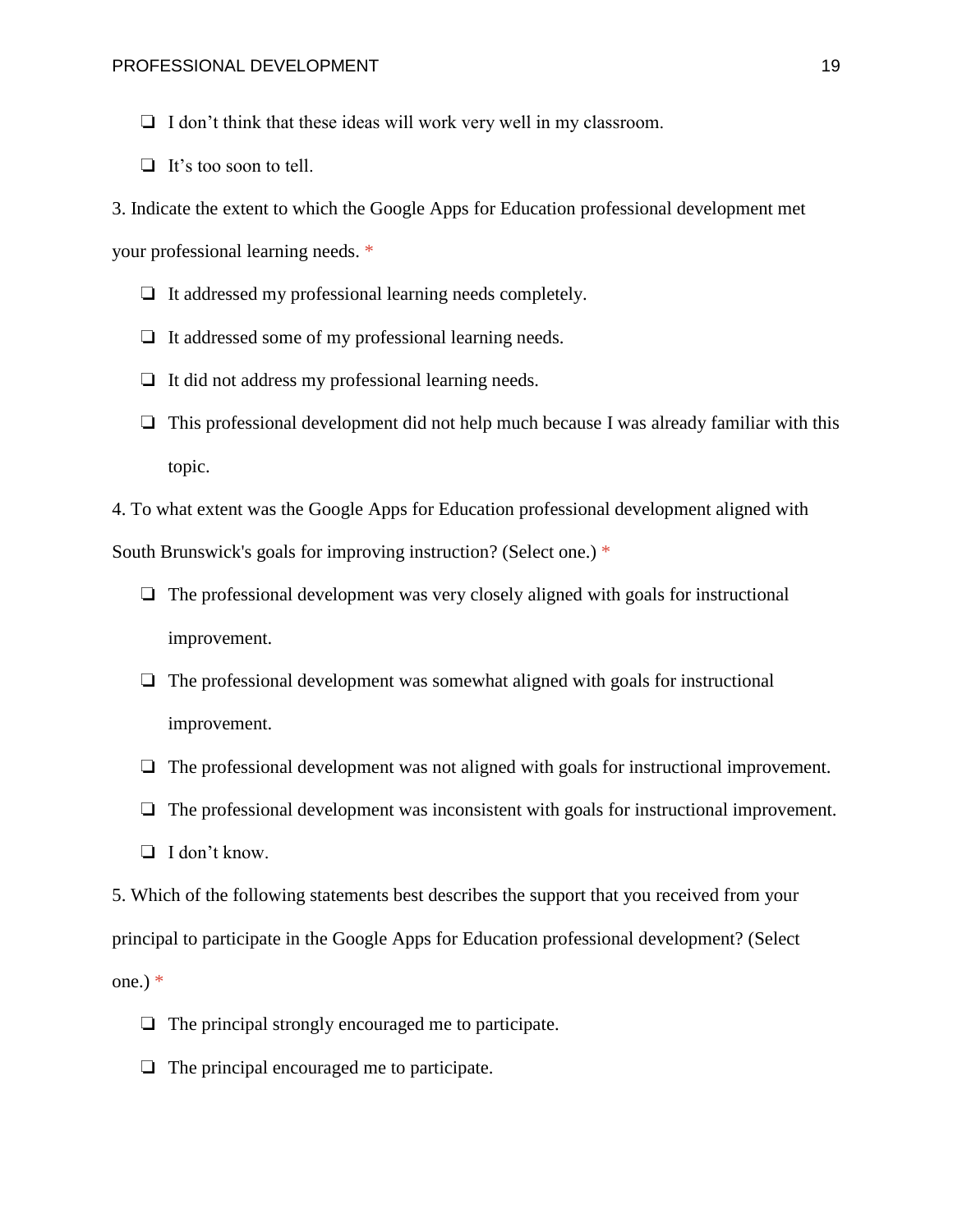- $\Box$  The principal tried to discourage me from participating.
- $\Box$  I did not discuss the professional development with the principal prior to participating.

6. Which of the following statements best describes the support that you received from your principal to apply what you learned in the Google Apps for Education professional development in your classroom? (Select one.) \*

- $\Box$  The principal has encouraged me to apply what I learned in my classroom.
- $\Box$  The principal has encouraged me to apply what I learned in my classroom and has offered to help.
- ❏ The principal has not encouraged me to apply what I learned in my classroom.
- ❏ I have not discussed what I learned with the principal.

7. Which of the following statement best describes the likelihood that you will apply what you learned about Google Apps for Education in your classroom? (Select one.) \*

- ❏ I have already applied GAFE in my classroom.
- ❏ I have already applied GAFE in my classroom, and it seemed to work well.
- ❏ I have already applied GAFE in my classroom, but it was not appropriate for my students.
- ❏ I look forward to applying GAFE in my classroom in the next few weeks.
- ❏ I look forward to applying GAFE in my classroom sometime later this year.
- ❏ I would like to apply GAFE, but I don't have the materials that I need.
- $\Box$  I don't think that these things will work with my students.

8. Which of the following statements best describes how the Google Apps for Education professional development compares with other professional development in which you have participated during the past year? (Select one.) \*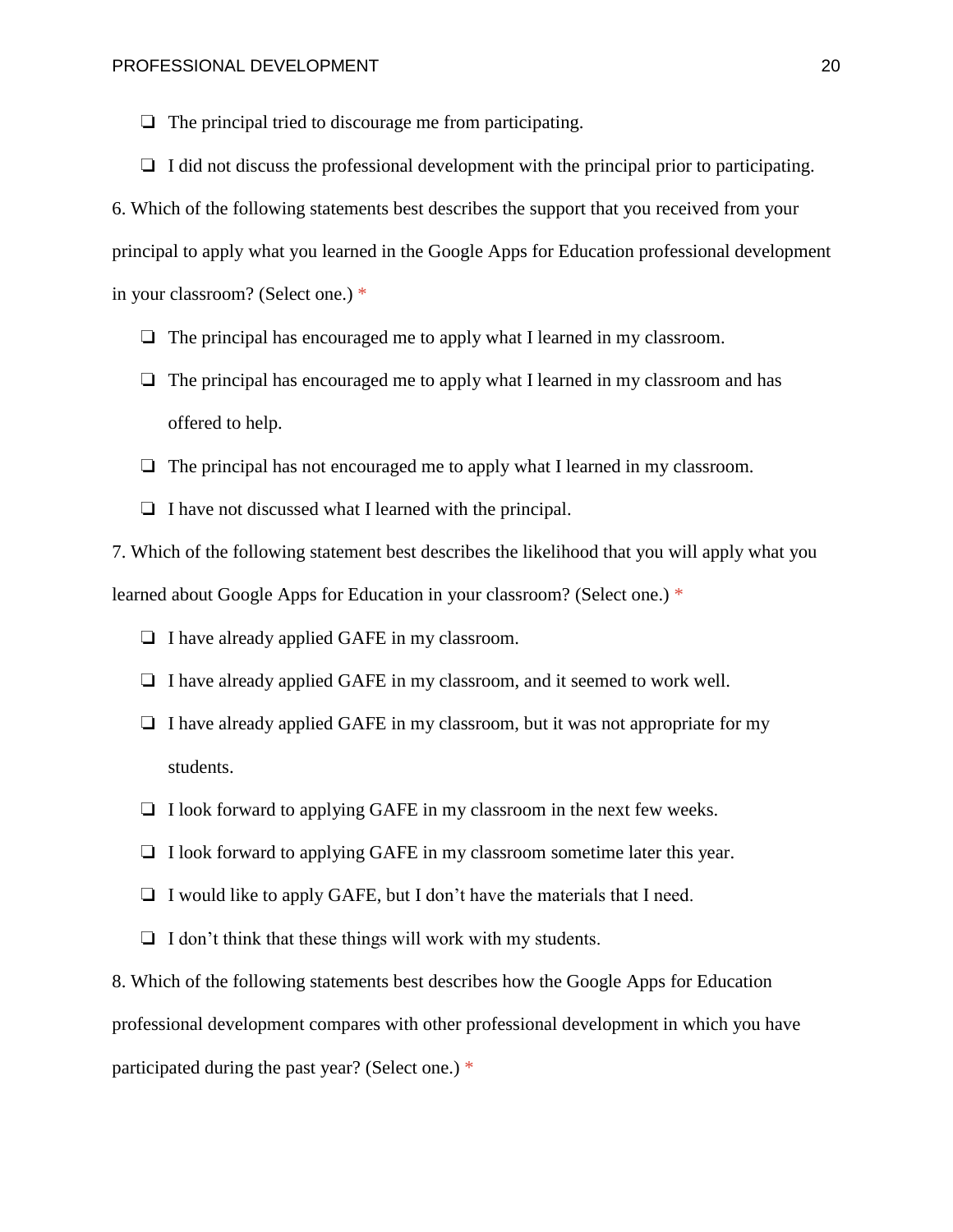- ❏ This professional development was more useful than other professional development that I have participated in.
- ❏ This professional development was about the same as other professional development that I have participated in.
- ❏ This professional development was less useful than other professional development that I have participated in.
- ❏ I don't have an opinion.
- ❏ I don't have an opinion because I haven't participated in any other professional development in the last year.

Please add your comments regarding the Google Apps for Education Professional Development.

\_\_\_\_\_\_\_\_\_\_\_\_\_\_\_\_\_\_\_\_\_\_\_\_\_\_\_\_\_\_\_\_\_\_\_\_\_\_\_\_\_\_\_\_\_\_\_\_\_\_\_\_\_\_\_\_\_\_\_\_\_\_\_\_\_\_\_\_\_\_\_\_\_\_\_\_\_

Link to the evaluation:<https://goo.gl/forms/ugTolJcfyhJlQNl83>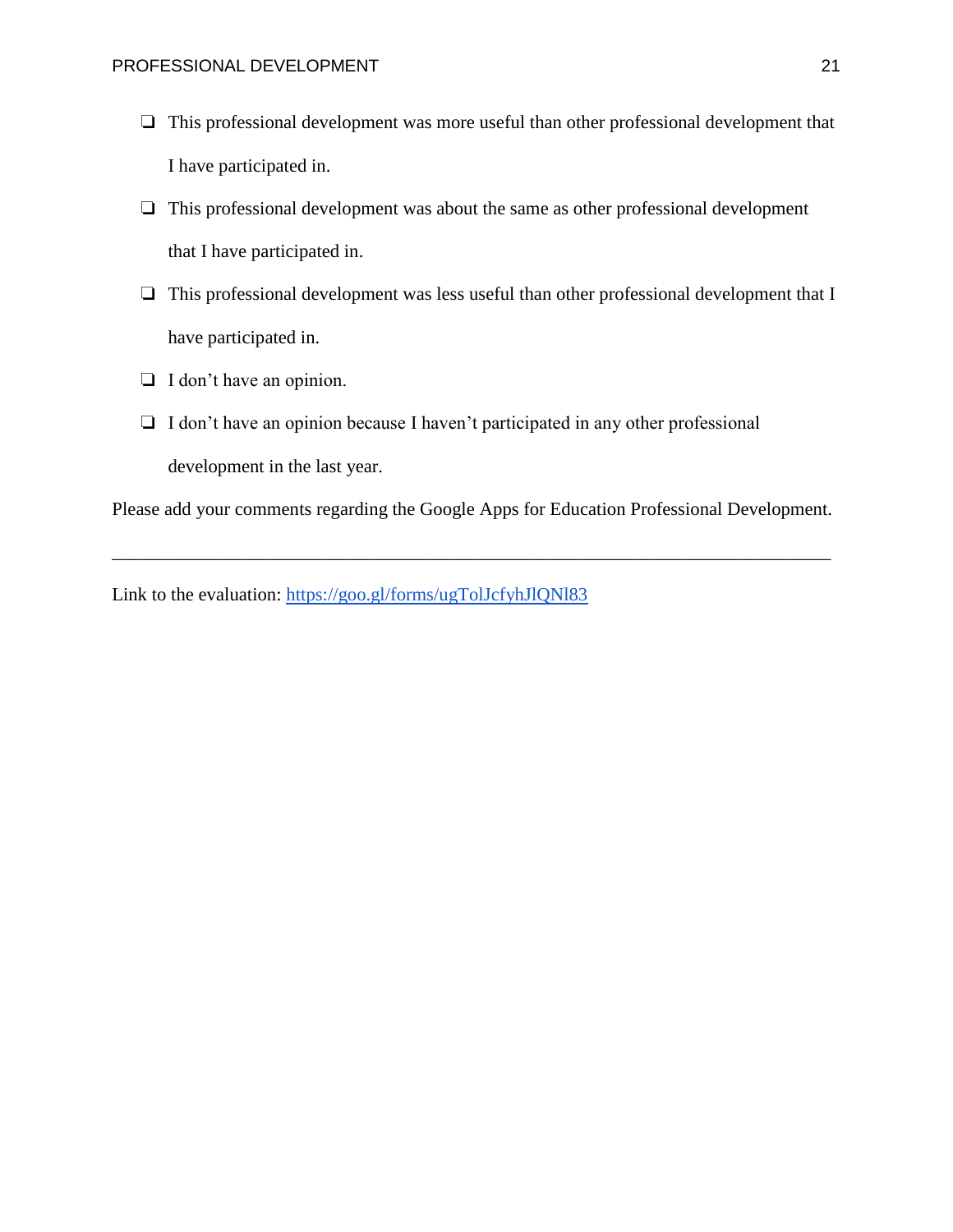#### References

- Chen, C. (2011). Transforming online professional development: The design and implementation of the project-based learning management system (PBLMs) for in-service teachers. *British Journal Of Educational Technology*, 42(1), E5-E8. doi:10.1111/j.1467- 8535.2010.01143.x
- Chikasanda, V., Otrel-Cass, K., Williams, J., & Jones, A. (2013). Enhancing teachers' technological pedagogical knowledge and practices: A professional development model for technology teachers in Malawi. *International Journal of Technology & Design Education, 23*(3), 597-622. doi:10.1007/s10798-012-9206-8
- Edtechteacher (2016). What is GAFE? Retrieved from: http://edtechteacher.org/gafe/
- Google for Education (2016). Productivity Tools\_ How To. Retrieved from https://www.google.com/edu/products/productivity-tools/#how-to
- Haslam, M. B. (2010). *Teacher professional development evaluation guide*. National Staff Development Council. Retrieved from www.nsdc.org
- Hooker, C. (2014). Is Google Classroom the LMS we have been waiting for? *Tech & Learning, 34*(11), 54. Retrieved from http://search.proquest.com/docview/1542375766?accountid=12793
- Lave, J. & Wenger, E. (1991). *Situated learning: Legitimate peripheral participation.* Cambridge, UK: Cambridge University Press
- Logofatu, B., & Branescu, A. (2014). Case study A free LMS based on Google apps for credits, University of Bucharest. Paper presented at the International Conference The Future of Education in Florence, Italy*, 3* 13-18. Retrieved from http://search.proquest.com/docview/1534145403?accountid=12793